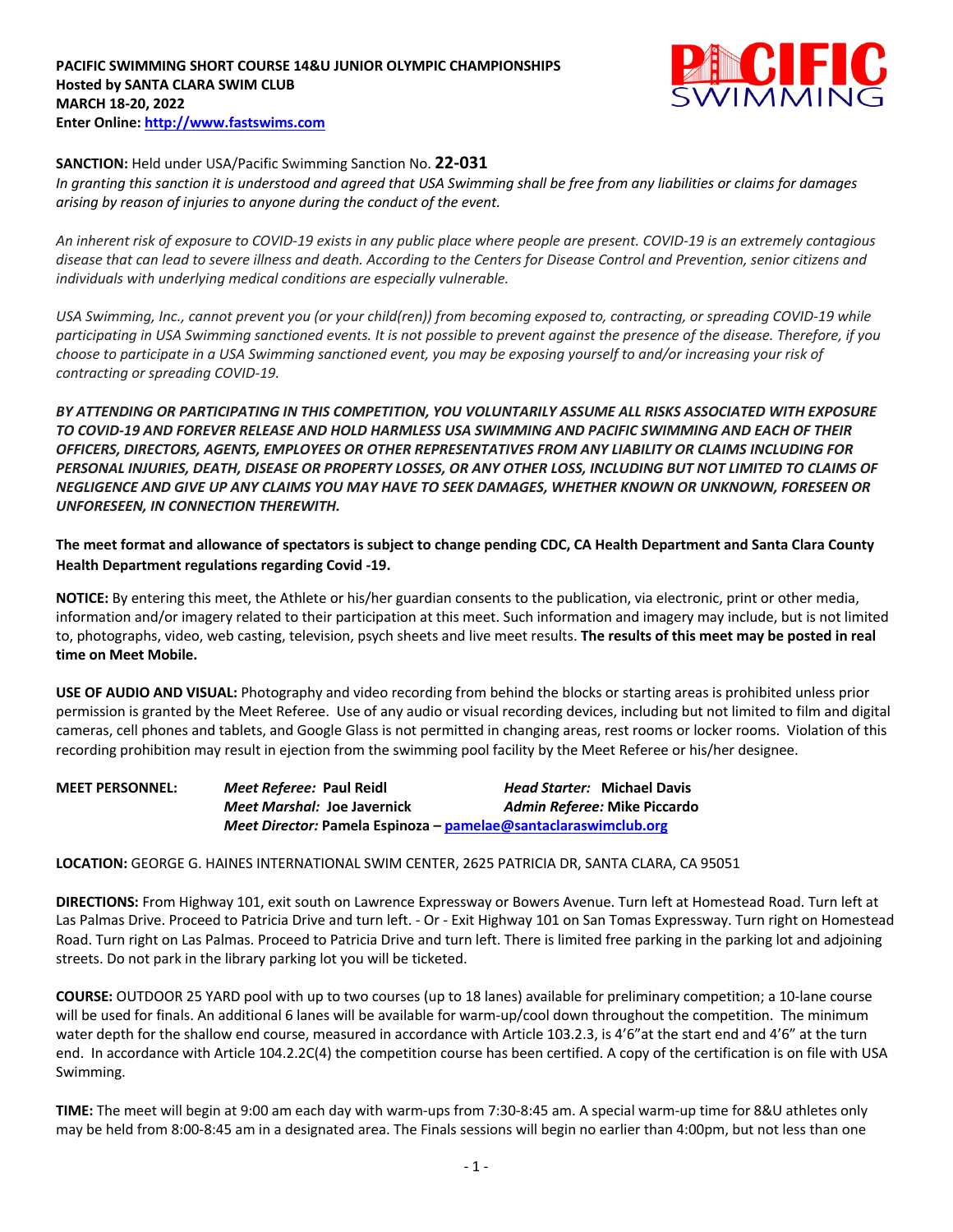hour after the conclusion of preliminaries sessions OR immediately after the distance events (whichever is later). The facility/gate will open at 7:00am each day.

- **RULES: •** Current USA and Pacific Swimming rules and warm-up procedures will govern the meet. A copy of these procedures will be posted at the Clerk-of-Course.
	- The local facilities guidelines, restrictions and interpretation of the local public health guidelines shall be followed at this meet.

• All applicable adults participating in or associated with this meet, acknowledge that they are subject to the provisions of the USA Swimming Minor Athlete Abuse Prevention Policy ("MAAPP"), and that they understand that compliance with the MAAPP policy is a condition of participation in the conduct of this competition.

- All individual events are preliminaries and finals except the 1000 and 1650 Freestyle events.
- All preliminary events will swim fast to slow with the fastest three heats circle seeded.

• Athletes may compete in a maximum of three (3) events per day and a maximum of seven (7) individual events for the entire meet; athletes may also swim in relay events.

• The 1000 and 1650 Freestyle events are timed finals held at the conclusion of the last prelims event and before the start of the Finals sessions. All age groups will be combined for seeding and will run fast to slow. Athletes will need to provide their own timers and lap counters. If conditions warrant, genders may be combined in one course alternating heats of girls and boys. Check-in for the 1000 and 1650 Freestyle events will close at 11:00 am on the day they are to be swum.

• Athletes can qualify for (seeded in this order) the 1650 Freestyle with a 1650 SCY, 1500 LCM, 1500 SCM, 1000 SCY, 800 LCM or 800 SCM time. Athletes can qualify for (seeded in this order) for the 1000 Freestyle with a 1000 SCY, 800 LCM, 800 SCM, 1650 SCY, 1500 LCM, 1500 SCM time.

• Athletes in the 500 Freestyle and 400 IM must provide their own timers and lap counters (500 Free) during prelims.

• RELAYS: All relay events are timed finals and will be swum at the conclusion of the last finals event each day. Relays will be seeded fast to slow. Entries must be submitted by the entry deadline. Relay entries will not be accepted without an entry time. No deck entered relays will be allowed. Relay only athletes must be entered on the relay only entry list to be eligible to swim on relays. Clubs may enter a maximum of two (2) relays per event.

- Preliminary events will be swum as combined age groups (10 & U, 11-12 and 13-14).
- Championship Finals only with the Top 10 athletes in 10 & U, 11-12, 13- and 14-year-old athletes qualifying for each final.
- **•** If local conditions warrant it the Meet Referee, with the concurrence of the Meet Director, may require a mandatory scratch down. Immediate cash refunds will be made for any mandatory scratches.
- **All Coaches and Officials must wear their USA Swimming membership cards in a visible manner.**

**ATTENTION HIGH SCHOOL ATHLETES:** High school athletes in season need to be Unattached for this meet. It is the athlete's responsibility to be Unattached for this meet. Athletes can declare they are swimming Unattached at the meet, if necessary. This does not apply to athletes swimming under the Nevada Interscholastic Activities Association (NIAA).

**UNACCOMPANIED ATHLETES:** Any USA Swimming Athlete-Member competing at the meet must be accompanied by a USA Swimming Member-Coach for the purposes of Athlete supervision during warm-up, competition and warm-down. If a Coach-Member of the Athlete's USA Swimming Club does not attend the meet to serve in said supervisory capacity, it is the responsibility of the Athlete or the Athlete's legal guardian to arrange for supervision by a USA Swimming Member-Coach. The Meet Director or Meet Referee may assist the Athlete in making arrangements for such supervision; however, it is recommended that such arrangements be made in advance of the meet by the Athlete's USA Swimming Club Member-Coach.

**RACING STARTS:** Athletes must be certified by a USA Swimming member-coach as being proficient in performing a racing start or must start the race in the water. It is the responsibility of the Athlete or the Athlete's legal guardian to ensure compliance with this requirement.

**RESTRICTIONS:** • Smoking and the use of other tobacco products is prohibited on the pool deck, in the locker rooms, in spectator

- seating, on standing areas and in all areas used by Athletes, during the meet and during warm-up periods.
- Sale and use of alcoholic beverages is prohibited in all areas of the meet venue.
- No glass containers are allowed in the meet venue.
- No propane heater is permitted except for snack bar/meet operations.
- All shelters must be properly secured.
- Deck Changes are prohibited.

• Destructive devices, to include but not limited to, explosive devices and equipment, firearms (open or concealed), blades, knives, mace, stun guns and blunt objects are strictly prohibited in the swimming facility and its surrounding areas. If observed, the Meet Referee or his/her designee may ask that these devices be stored safely away from the public or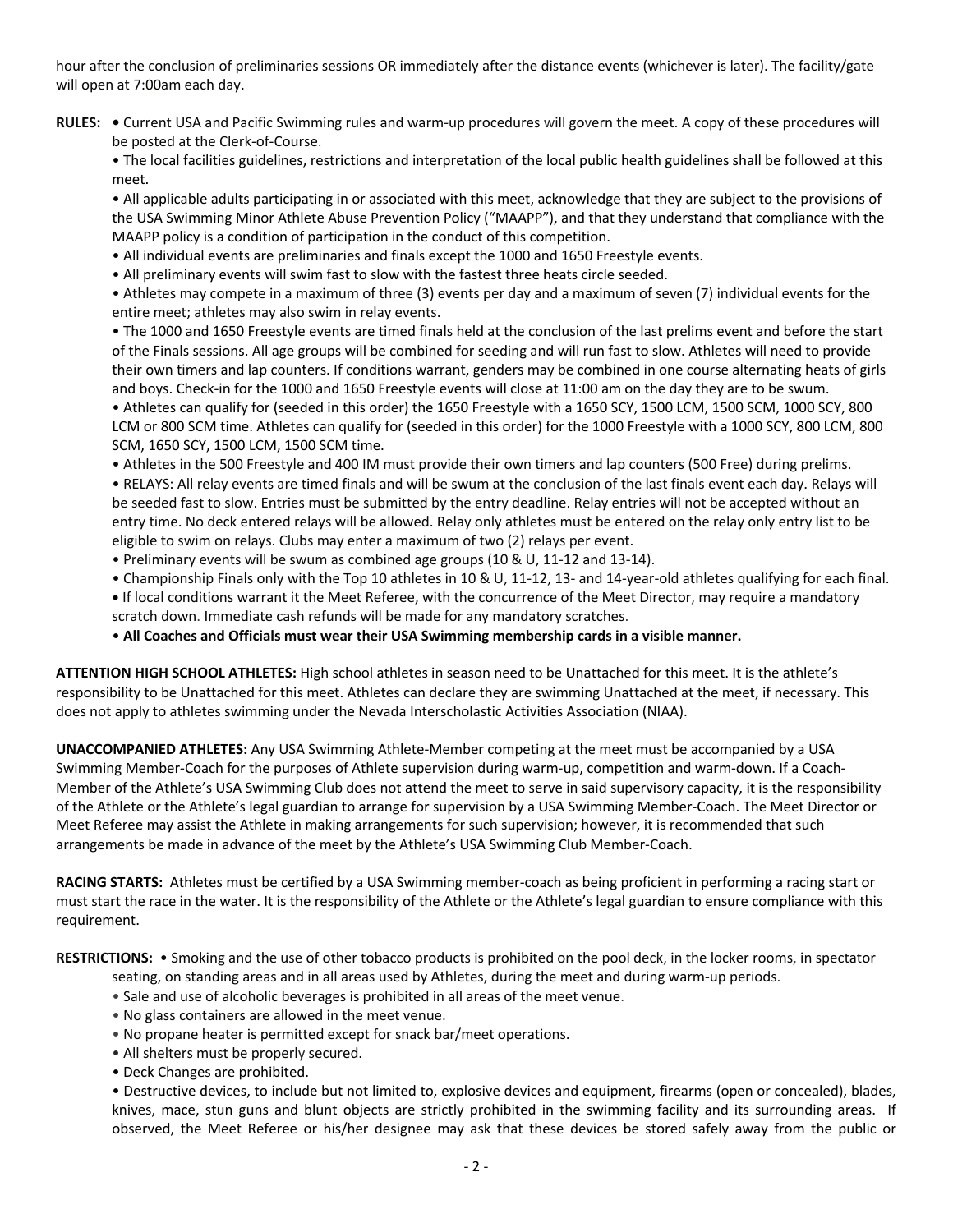removed from the facility. Noncompliance may result in the reporting to law enforcement authorities and ejection from the facility. Law enforcement officers (LEO) are exempt per applicable laws.

• Operation of a drone, or any other flying apparatus, is prohibited over the venue (pools, Athlete/Coach areas, Spectator areas and open ceiling locker rooms) any time Athletes, Coaches, Officials and/or Spectators are present.

• No cell phone, computer or tablet use is allowed in any bathroom or changing room as per USA Swimming Safe Sport.

- **ELIGIBILITY:** Athletes must be current members of USA Swimming and enter their name and registration number on the meet entry card as they are shown on their USA Swimming Registration Card. If this is not done, it may be difficult to match the Athlete with the registration and times database. The meet host will check all Athlete registrations against the SWIMS database and if not found to be registered, the Meet Director shall accept the registration at the meet (a \$10 surcharge will be added to the regular registration fee). Duplicate registrations will be refunded by mail.
	- Meet is open only to Pacific Swimming Athletes.
	- Athletes shall have met the "JO" time standard in every event entered. Entries with **"NO TIME"** will be **REJECTED**.

• **BONUS EVENTS:** qualified athletes may enter up to two (2) bonus events; bonus events are limited to events 200 yards and shorter; bonus events must meet the listed JO-Bonus Standard for the athlete's age and gender. (https://www.pacswim.org/userfiles/cms/documents/1666/jo-bonus-time-std.---scy-2021-22.pdf).

- Disabled Athletes are welcome to attend this meet and should contact the Meet Director or Meet Referee regarding any special accommodations on entry times and seeding per Pacific Swimming policy.
- The Athlete's age will be the age of the Athlete on the first day of the meet.

**PROOF OF TIME:** Proof of time will be required for this meet per Pacific Swimming rule Section 4.C.2. All entry times will be verified against the USA Swimming SWIMS database and may be changed in accordance with Pacific Swimming Entry Time Verification Procedures. If a time cannot be proven prior to the meet, the athlete shall not be allowed to check-in for the event until the entry time has been proven. When possible, the coaches shall be notified of the athletes who have not proven their entry time. **No refunds shall be given if a time cannot be proven.** Athletes will be barred from competing in any event with non-verifiable entry time; no refunds will be given.

**ENTRY FEES:** \$8.00 per event plus an \$8.00 participation fee per Athlete; \$20 per relay. Relay only athletes are not required to pay the participation fee. All entry fees need to be included with entry. No refunds will be made, except mandatory scratch downs.

**ONLINE ENTRIES:** To enter online go to **www.fastswims.com** to receive an immediate entry confirmation. This method requires payment by credit card. FastSwims charges a processing fee for this service, 6.5% of the total Entry Fees plus \$0.75 per transaction, regardless of number of Athletes. Please note that the processing fee is a separate fee from the Entry Fees. If you do not wish to pay the processing fee, enter the meet using a mail entry. Entering online is a convenience, is completely voluntary, and is in no way required or expected of an Athlete by Pacific Swimming. Online entries will be accepted through Wednesday, March 9, 2022.

**MAILED OR HAND DELIVERED ENTRIES**: Entries must be on the attached consolidated entry form. Forms must be filled out completely and printed clearly with Athlete's best time. Relay entry forms must be filled out separately. Entries must be postmarked by midnight, Monday, March 7, 2022, or hand delivered by 4:30pm Wednesday, March 9, 2022. No late entries will be accepted. Requests for confirmation of receipt of entries should include a self-addressed envelope.

**Make check payable to**: Santa Clara Swim Club

**Mail entries to**: Meet Director, International Swim Center, 2525 Patricia Dr, Santa Clara, CA 95051

**SEEDING:** Event seeding shall be in the following order: SCY, LCM, SCM – USA Swimming rule 207.11.7B. See Rules for distance events seeding.

**CHECK-IN:** The meet will be deck seeded. Athletes must check-in at the Clerk-of-Course. No event will close more than 30 minutes before the scheduled start of the session. Close of check-in for remaining events will be no more than 60 minutes before the estimated time of the start of the first heat of the event. Athletes who do not check in will not be seeded in the event.

**SCRATCHES:** • Pacific Swimming scratch rules shall be enforced. A copy shall be posted at the clerk-of-course.

• Athletes entered in a preliminary individual event in a Preliminaries and Finals meet that is deck seeded who have checked in for that event, shall compete in the event unless they notify the clerk of the course before seeding for that event has begun that they wish to scratch. Failure to compete in an event shall result in being barred from their next preliminary individual event.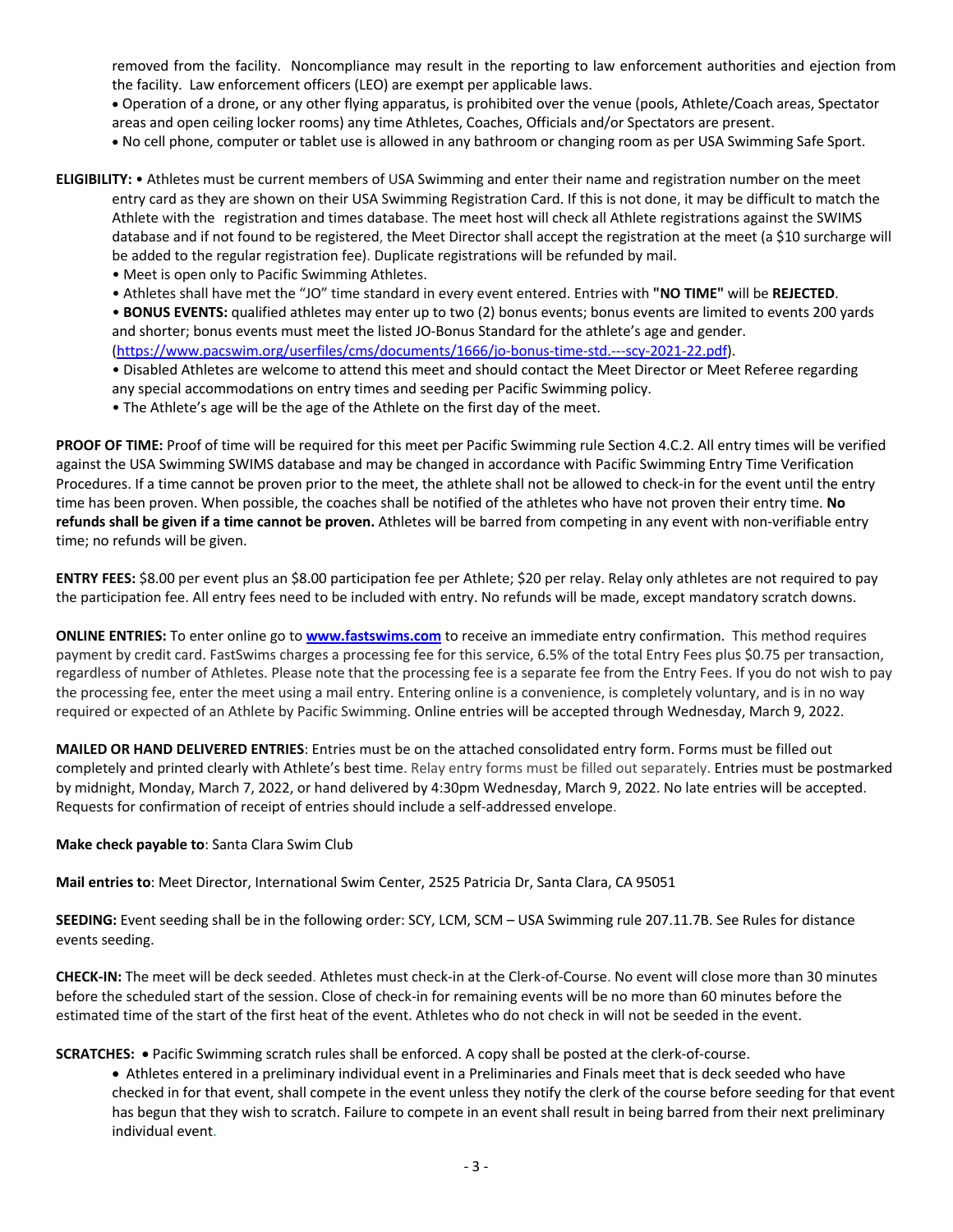• Any athlete qualifying for finals in an individual event who does not wish to compete shall scratch within 30 minutes after the announcement of qualifiers. During this period, qualifiers may also notify the referee that they may not intend to compete in finals. In this case, they shall declare their final intention within 30 minutes after the announcement of qualifiers following their last individual preliminary event.

• Any athlete qualifying for finals in an individual event who fails to report to the blocks in said final race prior to calling the alternate shall be barred from the remainder of any final events for that day. Should the athlete have no additional final events for that day they will be barred from their next preliminary event.

• If the No-Show occurs on the last day that the athlete is entered in an individual final event in the meet, and no other individual event penalty is applicable, the athlete shall then be fined \$100.00. The fine will be increased to \$150.00 if after 30 days of receiving the letter of notification the party has not made the payment

• Athletes entered in a timed final event that is Deck Seeded who have checked in for that event, shall compete in the event unless they notify the clerk of the course before seeding for that event has begun that they wish to scratch. Failure to compete in an event shall result in being barred from their next individual event.

AWARDS: Individual Events – Medals 1<sup>st</sup>-3<sup>rd</sup>; Ribbons 4<sup>th</sup>-10<sup>th.</sup> Relay Events – Ribbons 1<sup>st</sup>-3<sup>rd</sup>. High Point Awards will be given to the highest individual point scorer in each age group and gender.

**SCORING:** Individual Event Scoring (Top 10): 11 – 9 – 8 – 7 – 6 – 5 – 4 – 3 – 2 – 1 Relay Event Scoring (10 10): 22–18–16–14–12–10 –8 –6 – 4– 2

### **ADMISSION:** Free.

**OFFICIALS:** Briefing will occur one hour before the start of both Trials and Finals. Official's dress for Trials is white polo short/blouse, blue pants (shorts are OK), or a blue skirt/skort, and closed white athletic shoes. Finals is white polo shirts/blouse, blue long pants or skirts/skorts, and closed white athletic shoes. Shirts must be tucked-in. If it is raining, stay warm and dry. All officials must be LSC certified at Level 2 for their positions to officiate at this meet. Level 1 Officials having the recommendations (in writing) to work their positions by their Zone Official's Chair may be accepted to officiate.

**MISCELLANEOUS:** • No overnight parking is allowed. Facilities will not be provided after meet hours.

- A snack bar vendor may be available during the meet.
- Hospitality will be available for coaches and officials working the meet.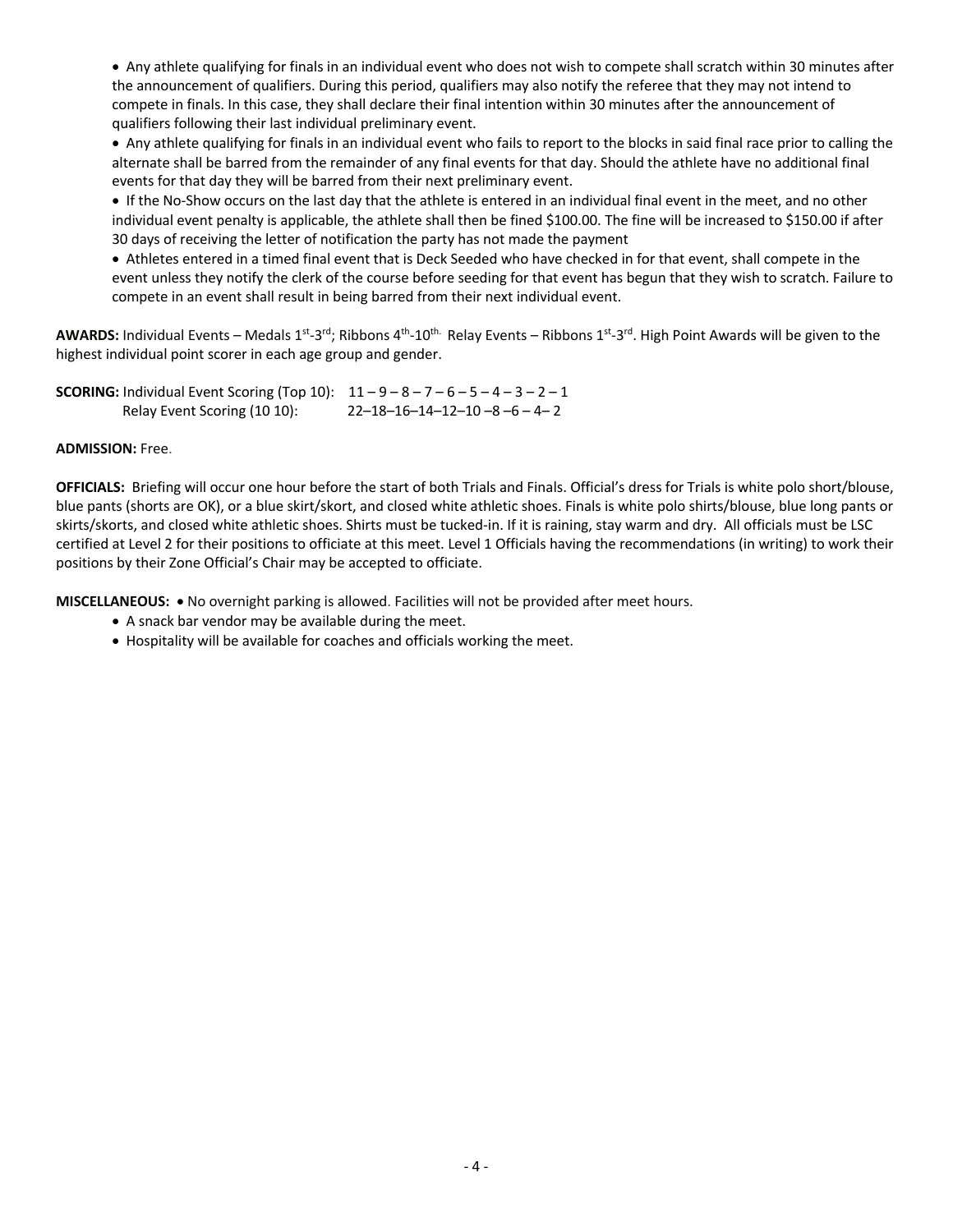#### **ORDER OF EVENTS**

| Friday, March 18, 2022 |      |           |             |  |  |  |
|------------------------|------|-----------|-------------|--|--|--|
| Girls                  | Age  | Event     | <b>Boys</b> |  |  |  |
| 1                      | 14   | 200 IM    |             |  |  |  |
|                        | 13   |           | 2           |  |  |  |
| 3                      | 12   | 200 IM    | 4           |  |  |  |
|                        | 11   |           |             |  |  |  |
| 5                      | 10&U | 200 IM    | 6           |  |  |  |
| 7                      | 14   | 100 Back  | 8           |  |  |  |
|                        | 13   |           |             |  |  |  |
| 9                      | 12   | 100 Back  | 10          |  |  |  |
|                        | 11   |           |             |  |  |  |
| 11                     | 10&U | 100 Back  | 12          |  |  |  |
| 13                     | 14   | 50 Free   | 14          |  |  |  |
|                        | 13   |           |             |  |  |  |
| 15                     | 12   | 50 Free   | 16          |  |  |  |
|                        | 11   |           |             |  |  |  |
| 17                     | 10&U | 50 Free   | 18          |  |  |  |
| 19                     | 14   | 500 Free* | 20          |  |  |  |
|                        | 13   |           |             |  |  |  |
| 21                     | 12   | 500 Free* | 22          |  |  |  |
|                        | 11   |           |             |  |  |  |
| 23                     | 10&U | 500 Free* | 24          |  |  |  |

|                |      | Friday, March 18, 2022 |                |             |            | Saturday, March 19, 2022 |                 |                |          | Sunday, March 20, 2022 |             |            |    |
|----------------|------|------------------------|----------------|-------------|------------|--------------------------|-----------------|----------------|----------|------------------------|-------------|------------|----|
| Girls          | Age  | Event                  | <b>Boys</b>    | Girls       | Age        | Event                    | <b>Boys</b>     | Girls          | Age      | Event                  | <b>Boys</b> |            |    |
| $\mathbf{1}$   | 14   | 200 IM                 | $\mathbf{2}$   | 31          | 14         | 200 Breast               | 32 <sub>2</sub> | 71             | 14       | 200 Back               | 72          |            |    |
|                | 13   |                        |                |             | 13         |                          |                 |                | 13       |                        |             |            |    |
| 3              | 12   | 200 IM                 | $\overline{4}$ | 33          | 12         | 200 Breast               | 34              | 73             | 12       | 200 Back               | 74          |            |    |
|                | 11   |                        |                |             | 11         |                          |                 |                | 11       |                        |             |            |    |
| 5              | 10&U | 200 IM                 | 6              | 35          | 12         | <b>50 Fly</b>            | 36              | 75             | 12       | 50 Breast              | 76          |            |    |
| $\overline{7}$ | 14   | 100 Back               | 8              |             | 11         |                          |                 |                | 11       |                        |             |            |    |
|                | 13   |                        |                | 37          | 10&U       | <b>50 Fly</b>            | 38              | 77             | 10&U     | 50 Breast              | 78          |            |    |
| 9              | 12   | 100 Back               | 10             | 39          | 14         | <b>200 Free</b>          | 40              | 79             | 14       | <b>100 Fly</b>         | 80          |            |    |
|                | 11   |                        |                |             | 13         |                          |                 |                | 13       |                        |             |            |    |
| 11             | 10&U | 100 Back               | 12             | 41          | 12         | 200 Free                 | 42              | 81             | 12       | <b>100 Fly</b>         | 82          |            |    |
| 13             | 14   | 50 Free                | 14             |             | 11         |                          |                 |                | 11       |                        |             |            |    |
|                | 13   |                        |                | 43          | 10&U       | <b>200 Free</b>          | 44              | 83             | 10&U     | <b>100 Fly</b>         | 84          |            |    |
| 15             | 12   | 50 Free                | 16             |             |            | 45                       | ${\bf 14}$      | <b>200 Fly</b> | 46       | 85                     | 14          | 100 Breast | 86 |
|                | 11   |                        |                |             | 13         |                          |                 |                | 13       |                        |             |            |    |
| 17             | 10&U | 50 Free                | 18             | 47          | 12         | <b>200 Fly</b>           | 48              | 87             | 12       | 100 Breast             | 88          |            |    |
| 19             | 14   | 500 Free*              | 20             |             | 11         |                          |                 |                | 11       |                        |             |            |    |
|                | 13   |                        |                | 49          | 12         | 50 Back                  | 50              | 89             | 10&U     | 100 Breast             | 90          |            |    |
| 21             | 12   | 500 Free*              | 22             |             | 11         |                          |                 | 91             | 14       | 400 IM*                | 92          |            |    |
|                | 11   |                        |                | 51          | 10&U       | 50 Back                  | 52              |                | 13       |                        |             |            |    |
| 23             | 10&U | 500 Free*              | 24             | 53          | 14         | <b>100 Free</b>          | 54              | 93             | 12       | 400 IM*                | 94          |            |    |
|                |      |                        |                |             | 13         |                          |                 |                | 11       |                        |             |            |    |
|                |      |                        |                | 55          | 12<br>11   | 100 Free                 | 56              |                | 14<br>13 |                        |             |            |    |
|                |      |                        |                | 57          |            |                          | 58              | 95             | 12       | 1650 Free**            | 96          |            |    |
|                |      |                        |                |             | 10&U<br>12 | 100 Free                 |                 |                | 11       |                        |             |            |    |
|                |      |                        |                | 59          | 11         | 100 IM                   | 60              |                |          |                        |             |            |    |
|                |      |                        |                | 61          | 10&U       | 100 IM                   | 62              |                |          |                        |             |            |    |
|                |      |                        |                |             | 14         |                          |                 |                |          |                        |             |            |    |
|                |      |                        |                |             | 13         |                          |                 |                |          |                        |             |            |    |
|                | 63   |                        | 12             | 1000 Free** | 64         |                          |                 |                |          |                        |             |            |    |
|                |      |                        |                |             | 11         |                          |                 |                |          |                        |             |            |    |

|                 | sturday, March 19, 2022 |             |  | Sunday, March 20, 2022 |      |                  |             |  |
|-----------------|-------------------------|-------------|--|------------------------|------|------------------|-------------|--|
| <b>\ge</b>      | Event                   | <b>Boys</b> |  | Girls                  | Age  | Event            | <b>Boys</b> |  |
| 14              |                         |             |  |                        | 14   |                  |             |  |
| 13              | 200 Breast              | 32          |  | 71                     | 13   | 200 Back         | 72          |  |
| 12              | 200 Breast              | 34          |  | 73                     | 12   | 200 Back         | 74          |  |
| 11              |                         |             |  |                        | 11   |                  |             |  |
| 12              | <b>50 Fly</b>           | 36          |  | 75                     | 12   |                  | 76          |  |
| 11              |                         |             |  |                        | 11   | 50 Breast        |             |  |
| 0&U             | <b>50 Fly</b>           | 38          |  | 77                     | 10&U | <b>50 Breast</b> | 78          |  |
| 14              | <b>200 Free</b>         | 40          |  | 79                     | 14   |                  |             |  |
| 13              |                         |             |  |                        | 13   | <b>100 Fly</b>   | 80          |  |
| 12              | <b>200 Free</b>         | 42          |  | 81                     | 12   | <b>100 Fly</b>   | 82          |  |
| 11              |                         |             |  |                        | 11   |                  |             |  |
| 0&U             | <b>200 Free</b>         | 44          |  | 83                     | 10&U | <b>100 Fly</b>   | 84          |  |
| 14              | <b>200 Fly</b>          | 46          |  | 85                     | 14   | 100 Breast       | 86          |  |
| 13              |                         |             |  |                        | 13   |                  |             |  |
| 12              | <b>200 Fly</b>          | 48          |  | 87                     | 12   | 100 Breast       | 88          |  |
| 11              |                         |             |  |                        | 11   |                  |             |  |
| $\overline{12}$ | 50 Back                 | 50          |  | 89                     | 10&U | 100 Breast       | 90          |  |
| 11              |                         |             |  | 91                     | 14   | 400 IM*          | 92          |  |
| 0&U             | 50 Back                 | 52          |  |                        | 13   |                  |             |  |
| 14              | <b>100 Free</b>         | 54          |  | 93                     | 12   | 400 IM*          | 94          |  |
| 13              |                         |             |  |                        | 11   |                  |             |  |
| 12              |                         | 56          |  |                        | 14   |                  |             |  |
| 11              | <b>100 Free</b>         |             |  | 95                     | 13   | 1650 Free**      | 96          |  |
| 0&U             | <b>100 Free</b>         | 58          |  |                        | 12   |                  |             |  |
| 12              |                         |             |  |                        | 11   |                  |             |  |

| Relays*** (at conclusion of Finals) |           |                |    |  |  |  |
|-------------------------------------|-----------|----------------|----|--|--|--|
| 25                                  | 13-14     | 200 Free Relay | 26 |  |  |  |
| 27                                  | $11 - 12$ | 200 Free Relay | 28 |  |  |  |
| 29                                  | 10&U      | 200 Free Relay | 30 |  |  |  |

| Relays*** (at conclusion of Finals) |                 |                | Relays*** (at conclusion of Finals) |    |                 |                  |    | Relays*** (at conclusion of Finals) |    |       |                |     |
|-------------------------------------|-----------------|----------------|-------------------------------------|----|-----------------|------------------|----|-------------------------------------|----|-------|----------------|-----|
| 25                                  | 13-14           | 200 Free Relay | 26                                  | 65 | 13-14           | 200 Medley Relay | 66 |                                     | 97 | 13-14 | 400 Free Relav | 98  |
| יי                                  | 11-12           | 200 Free Relay | 28                                  | 67 | $11 - 12$       | 200 Medley Relay | 68 |                                     | 99 | 11-12 | 400 Free Relay | 100 |
| 29                                  | <b>10&amp;U</b> | 200 Free Relay | 30                                  | 69 | <b>10&amp;U</b> | 200 Medley Relay | 70 |                                     |    |       |                |     |

| Relays*** (at conclusion of Finals) |           |                |     |  |  |  |
|-------------------------------------|-----------|----------------|-----|--|--|--|
| 97                                  | 13-14     | 400 Free Relay | 98  |  |  |  |
| 99                                  | $11 - 12$ | 400 Free Relay | 100 |  |  |  |

\*500 Free and 400 IM athletes shall provide their own timers and lap counters (500 Free).

\*\*1000 and 1650 Free events will swim after the conclusion of the last preliminary event and before the start of the finals sessions. Athletes in these events will provide their own timers and lap counters.

\*\*\* All Relay Events will be held at the conclusion of Finals sessions, fast to slow.

Events will be swum by age group designations above during preliminaries and separated into single ages during finals.

**Time standards are located on the Pacific Swimming website: www.pacswim.org/swim-meet-times/standards**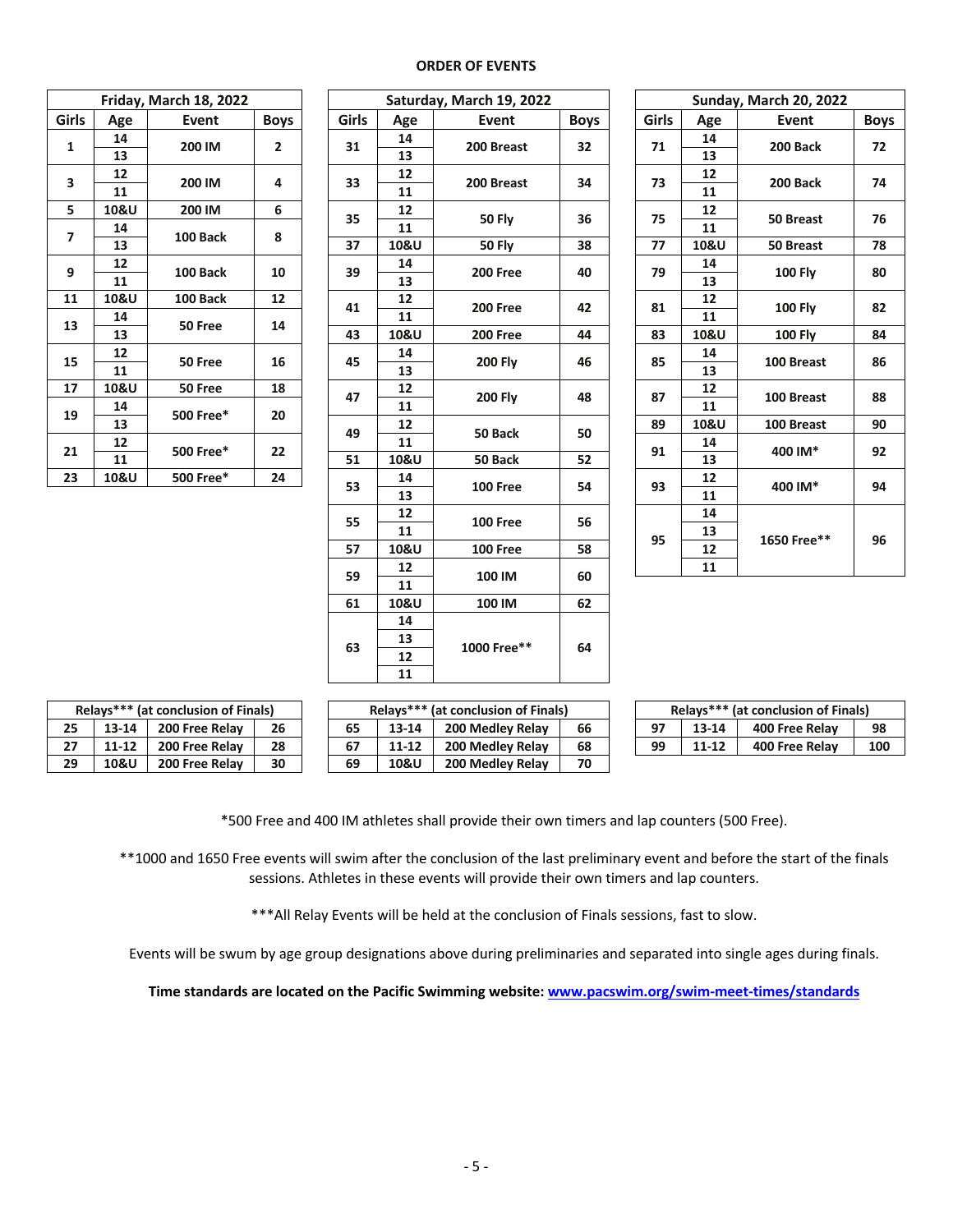|                          |                   | Pacific Swimming - Hosted by Santa Clara Swim Club<br>Spring 14&U Junior Olympic Championships<br>March 18-20, 2022<br>Consolidated Entry Form |                             |            |
|--------------------------|-------------------|------------------------------------------------------------------------------------------------------------------------------------------------|-----------------------------|------------|
| Name: Last               | First             | Middle                                                                                                                                         |                             |            |
| <b>LSC</b>               | Club Code         | Club Name                                                                                                                                      |                             |            |
| Age                      | Date of Birth     | <b>USA Swimming Registration Number</b>                                                                                                        |                             | Gender M F |
| Event#                   | Distance / Stroke |                                                                                                                                                | <b>Entry Time</b>           | Circle one |
|                          |                   |                                                                                                                                                | $1 - 1$                     | SCY / LCM  |
|                          |                   |                                                                                                                                                | $\ddot{\cdot}$<br>$\bullet$ | SCY/LCM    |
|                          |                   |                                                                                                                                                | $\ddot{\cdot}$<br>$\bullet$ | SCY / LCM  |
|                          |                   |                                                                                                                                                | $\ddot{\cdot}$<br>$\bullet$ | SCY/LCM    |
|                          |                   |                                                                                                                                                | $\ddot{\cdot}$              | SCY/LCM    |
|                          |                   |                                                                                                                                                | $\ddot{\cdot}$<br>$\bullet$ | SCY/LCM    |
|                          |                   |                                                                                                                                                | $\ddot{\cdot}$<br>$\bullet$ | SCY/LCM    |
|                          |                   |                                                                                                                                                | $\ddot{\cdot}$<br>$\bullet$ | SCY/LCM    |
|                          |                   |                                                                                                                                                | $\ddot{\cdot}$<br>$\bullet$ | SCY/LCM    |
|                          |                   |                                                                                                                                                | $\ddot{\cdot}$<br>$\bullet$ | SCY / LCM  |
| Participation Fee \$8.00 | TOTAL DUE \$      | Total number of entries ________ x \$8.00 = \$_______________                                                                                  |                             |            |
| Coach                    |                   |                                                                                                                                                |                             |            |
| <b>Athlete Address</b>   |                   |                                                                                                                                                |                             |            |
| Phone                    |                   | Email                                                                                                                                          |                             |            |

PLEASE PRINT CLEARLY AND FILL OUT COMPLETELY. Entry times must meet the "JO" time standards in each event.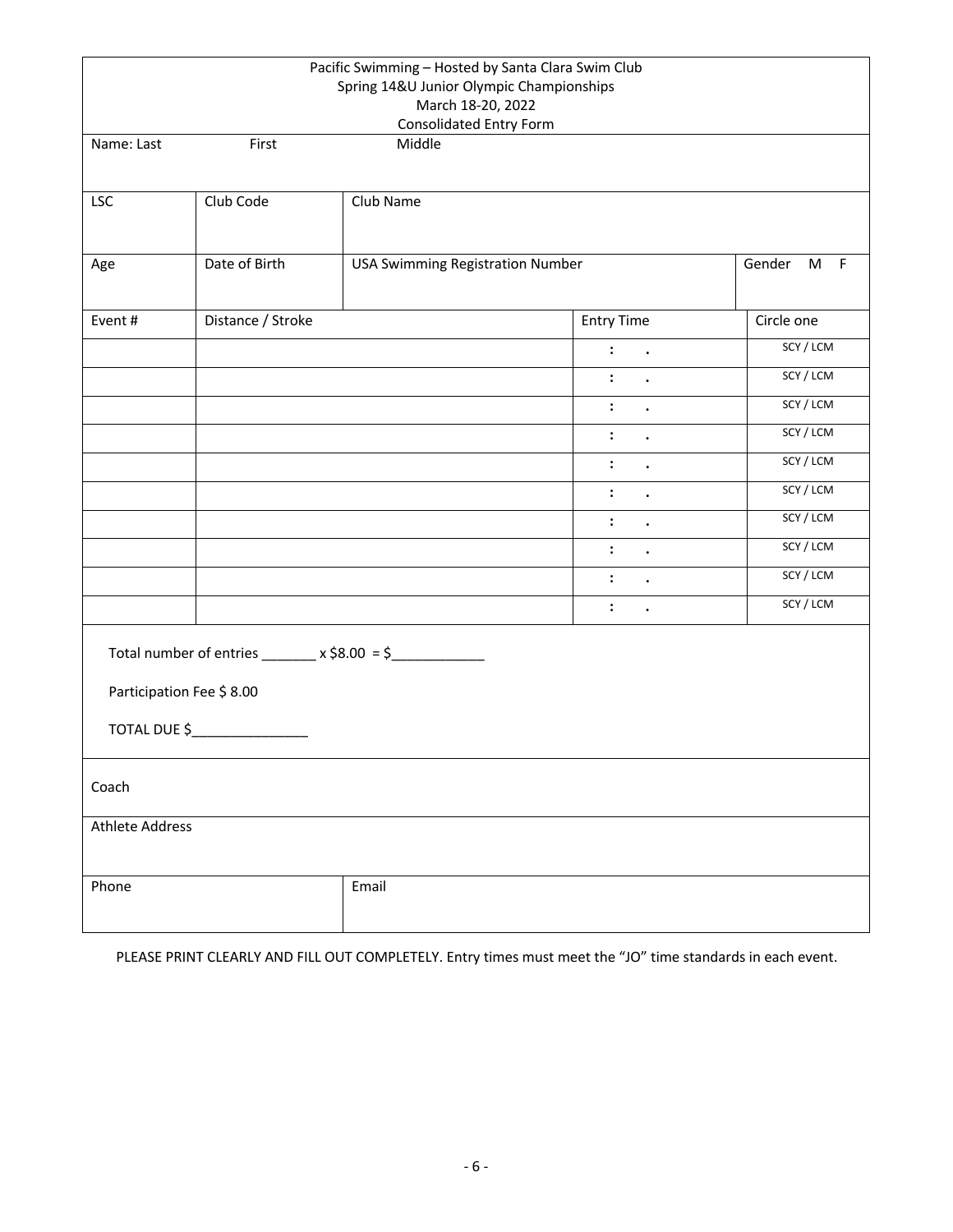|           |        |        | <b>Relay Entry Form</b>                     |            |               |
|-----------|--------|--------|---------------------------------------------|------------|---------------|
| Club Name |        |        |                                             | <b>LSC</b> | Club Code     |
|           |        |        |                                             |            |               |
|           |        |        | 200 Free Relay - Friday, March 18, 2022     |            |               |
| AGE GROUP | GENDER | EVENT# | <b>EVENT NAME</b>                           | A TEAM     | <b>B TEAM</b> |
|           |        |        |                                             |            |               |
|           |        |        |                                             |            |               |
|           |        |        |                                             |            |               |
|           |        |        |                                             |            |               |
|           |        |        |                                             |            |               |
|           |        |        |                                             |            |               |
|           |        |        |                                             |            |               |
|           |        |        |                                             |            |               |
|           |        |        |                                             |            |               |
|           |        |        |                                             |            |               |
|           |        |        |                                             |            |               |
|           |        |        |                                             |            |               |
|           |        |        | 200 Medley Relay - Saturday, March 19, 2022 |            |               |
| AGE GROUP | GENDER | EVENT# | <b>EVENT NAME</b>                           | A TEAM     | <b>B TEAM</b> |
|           |        |        |                                             |            |               |
|           |        |        |                                             |            |               |
|           |        |        |                                             |            |               |
|           |        |        |                                             |            |               |
|           |        |        |                                             |            |               |
|           |        |        |                                             |            |               |
|           |        |        |                                             |            |               |
|           |        |        |                                             |            |               |
|           |        |        |                                             |            |               |
|           |        |        |                                             |            |               |
|           |        |        |                                             |            |               |
|           |        |        | 400 Free Relay - Sunday, March 20, 2022     |            |               |
| AGE GROUP | GENDER | EVENT# | <b>EVENT NAME</b>                           | A TEAM     | <b>B TEAM</b> |
|           |        |        |                                             |            |               |
|           |        |        |                                             |            |               |
|           |        |        |                                             |            |               |
|           |        |        |                                             |            |               |
|           |        |        |                                             |            |               |
|           |        |        |                                             |            |               |
|           |        |        |                                             |            |               |
|           |        |        |                                             |            |               |